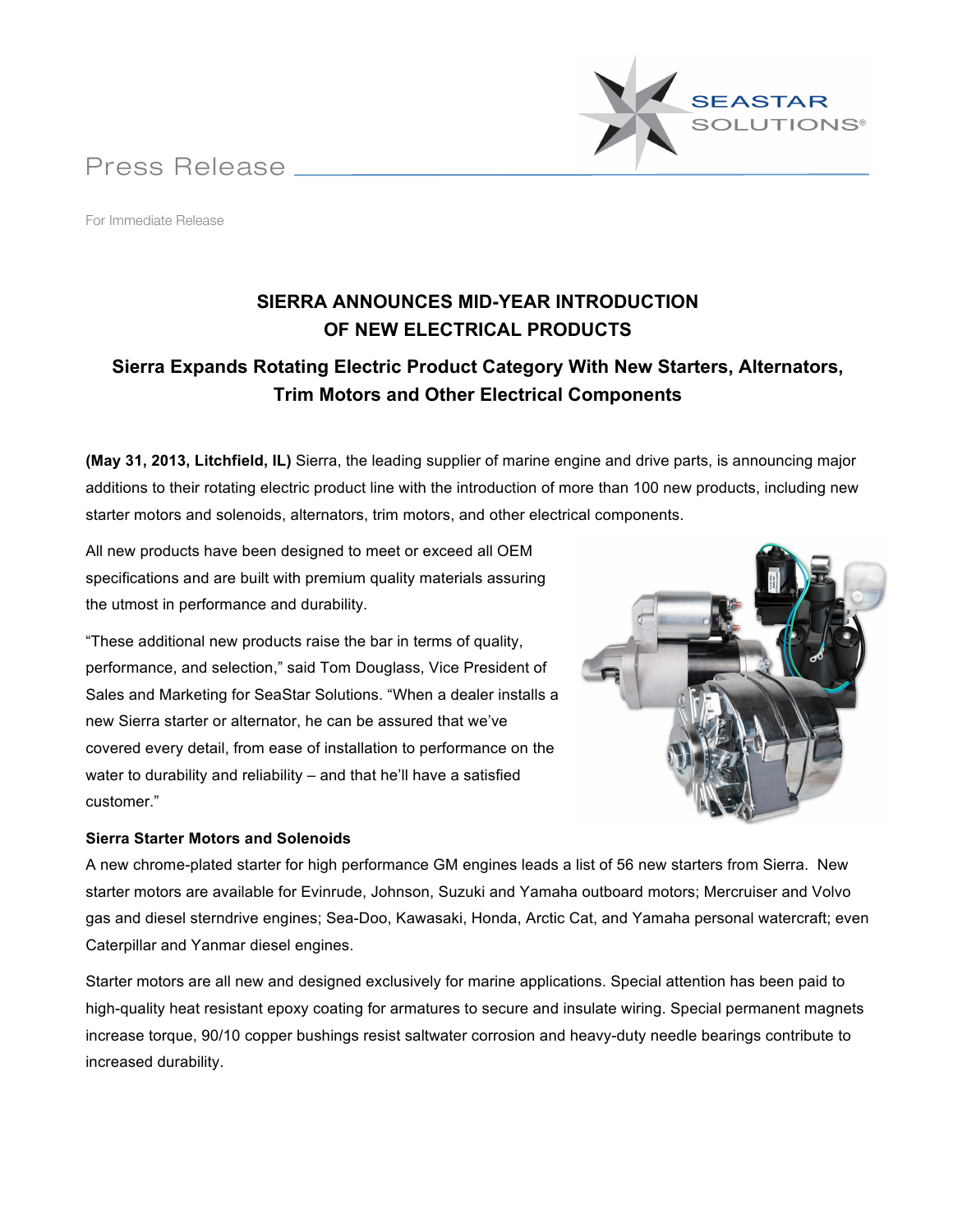## **Sierra Mid-Year Introduction Page 2**

In addition to starter motors, Sierra is also introducing new starter solenoids featuring 100% copper windings for maximum pull strength, solid copper terminals and contact disks, as well as plated brackets and canisters for corrosion resistance. Sierra solenoids are designed to match OEM mounting patterns and can be installed without modification.

## **Sierra Alternators**

Sierra is also introducing 22 new alternators for Yanmar, Caterpillar and Cummins diesel engines; Crusader V8s, and OMC, Yamaha and Volvo sterndrives. These alternators are new, not rebuilt units, and include wiring harness (where applicable) to facilitate easy installation.

Sierra alternators feature plated fans, pulleys and hardware for exceptional corrosion resistance, an important factor given the marine environment. Output meets or exceeds OEM specifications and flame arrestor screens have been incorporated into the design to meet US Coast Guard and SAE J1171 standards for fire prevention and safety.

#### **Trim Motors**

Sierra offers a variety of complete trim assemblies, trim motors and pumps for marine applications. A new complete three-ram trim assembly is available for Honda, Johnson, Evinrude, Suzuki, Tohatsu and Yamaha outboard motors. Replacement trim motors are also available for Mercruiser, OMC Cobra and Volvo Penta sterndrives; Honda, Johnson, Evinrude, Yamaha and Suzuki outboards; as well as Sea-Doo and Kawasaki personal watercraft.

These new trim motors from Sierra are new, not rebuilt, units. They meet the latest OEM specifications and feature high quality, proven components, including high temperature epoxy armature assemblies and heavy-duty valves to provide reliable performance and long life. Additionally, all trim motors include new harnesses and relays for easy installation.

## **Voltage Regulators**

Sierra is also offering six new voltage regulators for Yamaha and Sea-Doo personal watercraft. These new voltage regulators feature OEM-style connectors and fit existing mounting patterns so no modification is needed for installation. They are designed to meet or exceed OEM specifications and are plated for exceptional corrosion resistance.

In addition to new starters, alternators, trim motors and voltage regulators, Sierra is offering battery isolators, a new battery shut-off relay and a trim wiring harnesses that coverts 3-wire to 2-wire systems. Like all Sierra products, these new electrical components carry the company's Limited Lifetime Warranty. Should a failure occur, Sierra pays for parts and labor (at posted shop rates), as well as incidental charges to fix the problem. See your distributor for details.